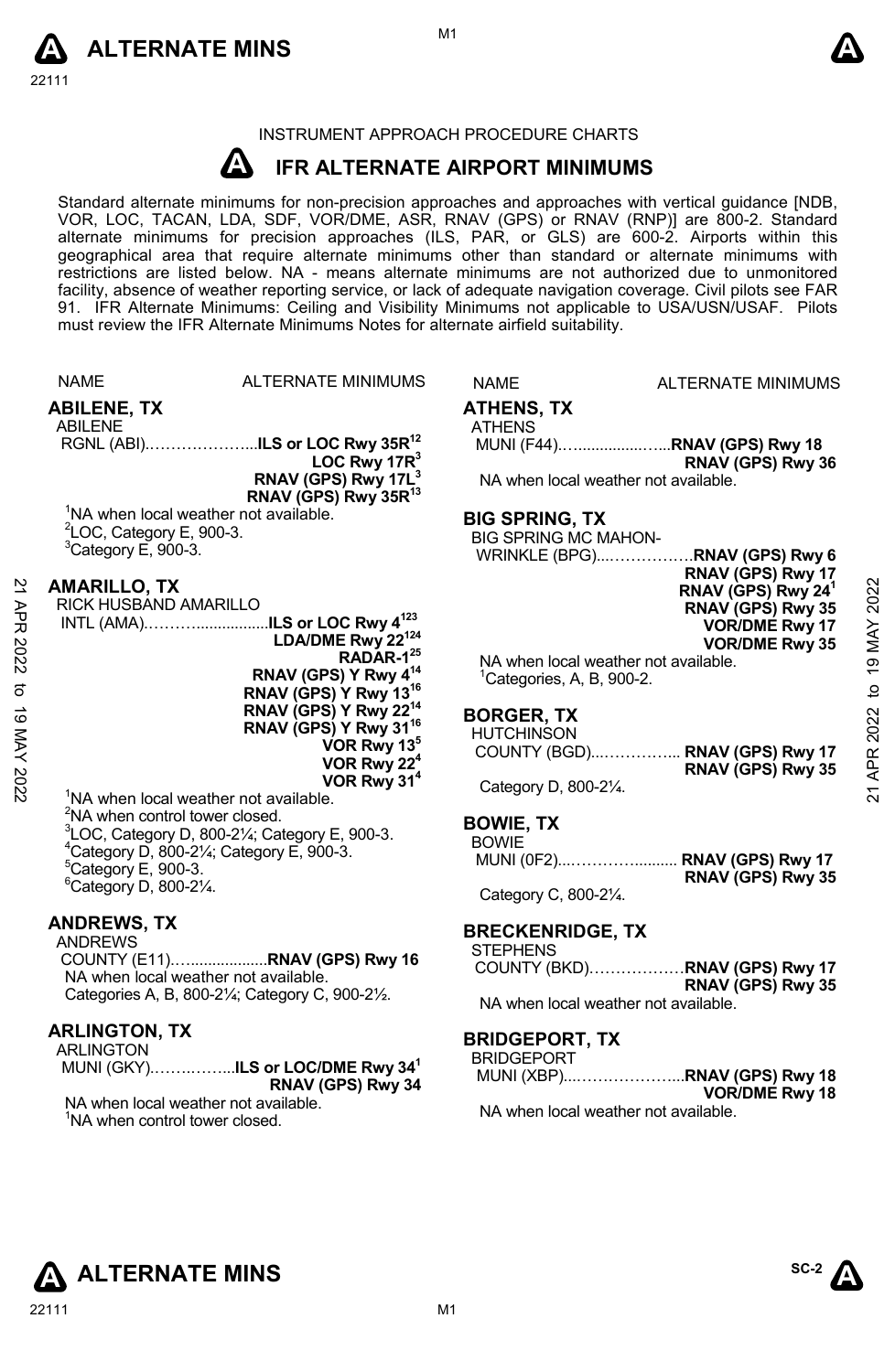# **A** ALTERNATE MINS  $\qquad \qquad \blacksquare$

22111

| <b>NAME</b> | <b>ALTERNATE MINIMUM</b> |
|-------------|--------------------------|
|             |                          |

# **CANADIAN, TX**

HEMPHILL COUNTY (HHF)………………..**RNAV (GPS) Rwy 4 RNAV (GPS) Rwy 22**

NA when local weather not available. Category C, 900-2¾; Category D, 1000-3.

# **CARTHAGE, TX**

PANOLA COUNTY-SHARPE FLD (4F2).….........................................**NDB Rwy 35**  NA when local weather not available. Category C, 900-2½.

# **CHILDRESS, TX**

CHILDRESS MUNI (CDS).………………...**RNAV (GPS) Rwy 36 VOR Rwy 36** 

NA when local weather not available. Category D, 800-2½.

# **CLEBURNE, TX**

CLEBURNE

RGNL (CPT).………………….**RNAV (GPS) Rwy 15 RNAV (GPS) Rwy 33**  NA when local weather not available.

Category C, 900-2½; Category D, 900-2¾.

#### **CORSICANA, TX**

C DAVID CAMPBELL FIELD-CORSICANA MUNI (CRS)...……….........….**RNAV (GPS) Rwy 32** NA when local weather not available.

#### **DALHART, TX**

DALHART MUNI (DHT).……………………………**VOR Rwy 17**  Category D, 800-2¼.

# **DALLAS, TX**

ADDISON (ADS).…..……….....**ILS or LOC Rwy 161 ILS or LOC Rwy 34 RNAV (GPS) Rwy 162 RNAV (GPS) Rwy 342** NA when local weather not available.

1 LOC, Category D, 800-2½.  $2$ Category D, 800-2 $\frac{1}{2}$ .

DALLAS

| RNAV (GPS) Rwy 17 <sup>3</sup> |
|--------------------------------|
| RNAV (GPS) Rwy 31 <sup>3</sup> |
| RNAV (GPS) Rwy 35 <sup>3</sup> |
| VOR Rwy 173                    |

NA when local weather not available. <sup>1</sup>NA when control tower closed.  ${}^{2}$ LOC, Category D, 800-2 $\frac{1}{4}$ .  $3$ Category D, 800-21⁄4.

# S NAME ALTERNATE MINIMUMS

**DALLAS, TX (CON'T)** 

# DALLAS LOVE

| ILS or LOC Rwy $31R^2$                            |
|---------------------------------------------------|
| ILS Y or LOC Y Rwy 13L <sup>3</sup>               |
| ILS Y or LOC Y Rwy 13R <sup>3</sup>               |
| RNAV (GPS) Y Rwy 13L <sup>4</sup>                 |
| RNAV (GPS) Y Rwy 13R <sup>4</sup>                 |
| RNAV (GPS) Y Rwy 31L <sup>5</sup>                 |
| RNAV (GPS) Y Rwy 31R <sup>4</sup>                 |
| RNAV (GPS) Z Rwy 13L <sup>4</sup>                 |
| RNAV (GPS) Z Rwy 13R <sup>4</sup>                 |
| $11$ OC. Categories A, B, 1100-2: Categories C, D |

**k, p, 1100-∠; Cat** 1100-3. <sup>2</sup>LOC, Categories A, B, 900-2; Category C, 900-2½; Category D, 1100-3.  $3$ LOC, Category D, 1100-3.  $4$ Category D, 1100-3. 5 Categories A, B, 900-2; Category C, 900-2½; Category D, 1100-3.

#### **MCKINNEY**

 NTL (TKI)...………...........……**ILS or LOC Rwy 1812 RNAV (GPS) Rwy 183 RNAV (GPS) Rwy 363 VOR/DME-A4**

NA when local weather not available. <sup>1</sup>NA when control tower closed.  $2$ LOC, Category D, 800-2 $\frac{1}{2}$ .  $3$ Category D, 800-2 $\frac{1}{2}$ . 4 Category C, 800-2¼; Category D, 800-2½.

# **DALLAS-FORT WORTH, TX**

DALLAS-FORT WORTH INTL (DFW)…………**CONVERGING ILS Rwy 13R1 CONVERGING ILS Rwy 31R2 ILS or LOC Rwy 18R3** 1 Categories A, B, C, 900-2½.  $2$ ILS, 1100-4.  $^3$ ILS, 700-2. Category C, 900-2½; Category D, 900-2¾<br>
21 CORSICANA, TX<br>
22 CORSICANA, TX<br>
22 COAVID CAMPBELL FIELD-CORSICANA<br>
22 COAVID CAMPBELL FIELD-CORSICANA<br>
23 COAVID CAMPBELL FIELD-CORSICANA<br>
23 Category D, 800-2½.<br>
23 Category D

# **DECATUR, TX**

DECATUR MUNI (LUD)...…...**RNAV (GPS) Rwy 17 RNAV (GPS) Rwy 35**  NA when local weather not available.

# **DENTON, TX**

**DENTON** 

ENTERPRISE (DTO)...……..**RNAV (GPS) Rwy 18L RNAV (GPS) Rwy 18R RNAV (GPS) Rwy 36L RNAV (GPS) Rwy 36R** 

NA when local weather not available. Category D, 800-2¼.



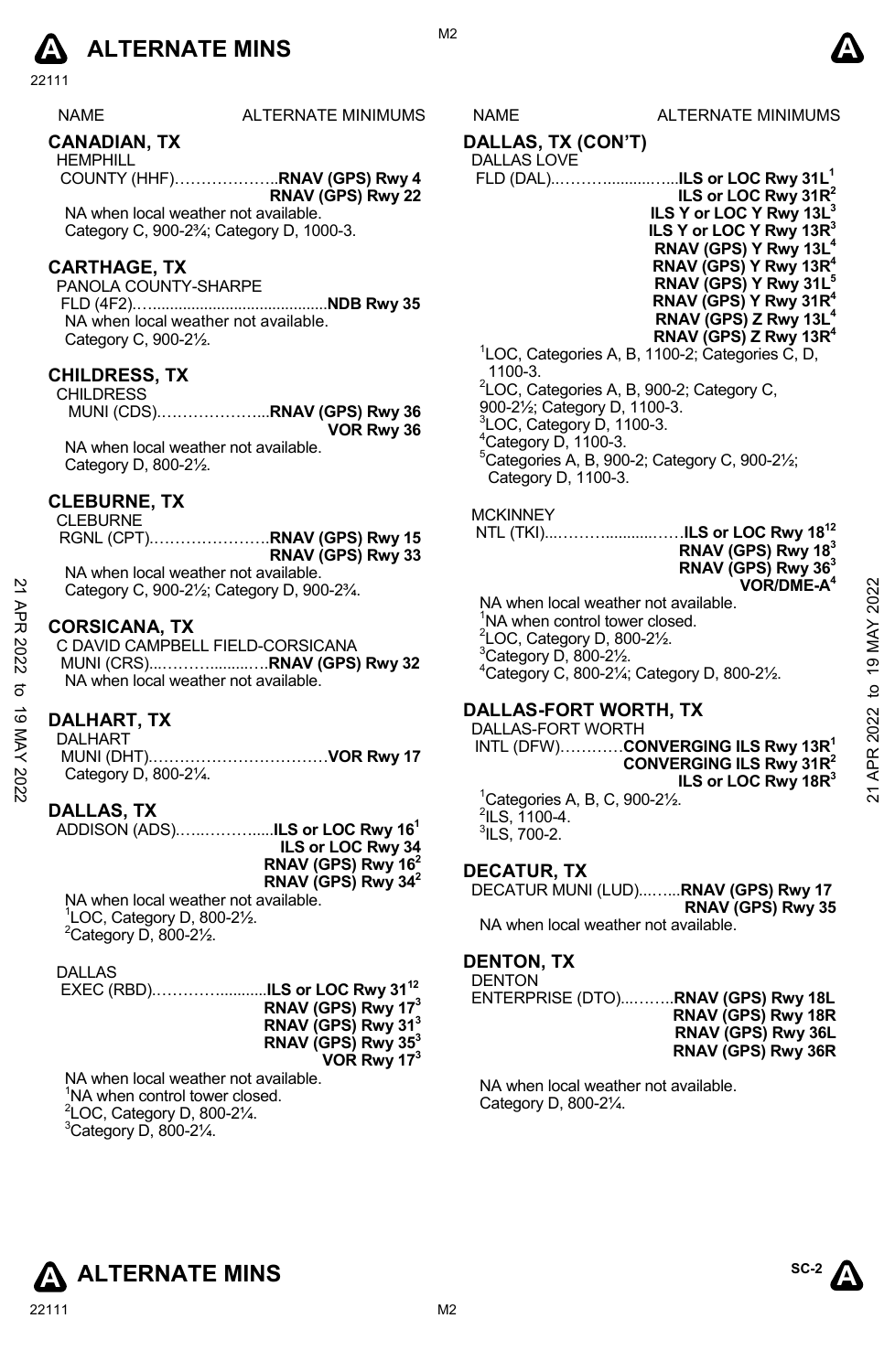# **A** ALTERNATE MINS  $\bullet$

22111

NAME ALTERNATE MINIMUMS NAME ALTERNATE MINIMUMS

# **DUMAS, TX**

**MOORE** COUNTY (DUX).……………….**RNAV (GPS) Rwy 1 RNAV (GPS) Rwy 19** 

NA when local weather not available. Category D, 800-2¼.

# **EASTLAND, TX**

EASTLAND MUNI (ETN).………………….**RNAV (GPS) Rwy 17 RNAV (GPS) Rwy 35** 

NA when local weather not available. Category B, 900-2; Category C, 900-2½.

#### **FORT WORTH, TX**

FORT WORTH ALLIANCE (AFW).…………...**ILS or LOC Rwy 16L1 ILS or LOC Rwy 34R1 RNAV (GPS) Rwy 16L2 RNAV (GPS) Rwy 16R2 RNAV (GPS) Rwy 34R2**

1 LOC, Category E, 800-2¼.  $2$ Category E, 800-2 $\frac{1}{4}$ .

#### FORT WORTH MEACHAM

#### **GAINESVILLE, TX**

MUNI (GLE).………………….**RNAV (GPS) Rwy 18 RNAV (GPS) Rwy 361**  Category D, 800-2½.

<sup>1</sup>NA when local weather not available.

# **GILMER, TX**

FOX STEPHENS FLD - GILMER MUNI (JXI)……………………**RNAV (GPS) Rwy 18 RNAV (GPS) Rwy 36**  NA when local weather not available. Category C, 800-2¼.

#### **GRAHAM, TX**

GRAHAM MUNI (RPH).…….....**RNAV (GPS) Rwy 3 RNAV (GPS) Rwy 21**  NA when local weather not available.

#### **GRANBURY, TX**

GRANBURY

RGNL (GDJ).…………………**RNAV (GPS) Rwy 14**  NA when local weather not available.

# **GRAND PRAIRIE, TX**

GRAND PRAIRIE MUNI (GPM).…………………**RNAV (GPS) Rwy 36 VOR Rwy 36** 

NA when local weather not available. Categories A, B, 800-2½.

# **GREENVILLE, TX**

MAJORS (GVT)……........**ILS Y or LOC Y Rwy 1712 ILS Z or LOC Z Rwy 17123 RNAV (GPS) Rwy 1734 RNAV (GPS) Rwy 3534 TACAN Rwy 1734 TACAN Rwy 3534 VOR/DME Rwy 1734** 

<sup>1</sup>NA when control tower closed.

 $^{2}$ LOC, Category D, 800-2¼; Category E, 800-2¾. <sup>3</sup>NA when local weather not available.

4 Category D, 800-2¼; Category E, 800-2¾.

### **HENDERSON, TX**

RUSK COUNTY (RFI)……...**RNAV (GPS) Rwy 17**  NA when local weather not available. Category C, 800-2½.

#### **HEREFORD, TX**

| 2<br>АPR | Category D, 800-21/2.                | <b>HEREFORD, TX</b><br><b>HEREFORD</b>          | 2022           |
|----------|--------------------------------------|-------------------------------------------------|----------------|
|          |                                      | MUNI (HRX)RNAV (GPS) Rwy 2                      | MAY            |
|          | <b>FORT WORTH</b>                    | RNAV (GPS) Rwy 20                               |                |
| 2022     | SPINKS (FWS)RNAV (GPS) Rwy 18R       | NA when local weather not available.            | $\overline{9}$ |
| ಕ        | RNAV (GPS) Rwy 36L                   | Category D, 900-2 <sup>3</sup> / <sub>4</sub> . | ₫              |
|          | NA when local weather not available. |                                                 |                |
| ಕ        |                                      | <b>HILLSBORO, TX</b>                            |                |
|          | <b>GAINESVILLE, TX</b>               | <b>HILLSBORO</b>                                | 2022           |
| KAY      | <b>GAINESVILLE</b>                   | MUNI (INJ)RNAV (GPS) Rwy 16                     | APR.           |
|          |                                      | RNAV (GPS) Rwy 34                               |                |
| 2022     | RNAV (GPS) Rwy 36 <sup>1</sup>       | NA when local weather not available.            | ম              |
|          |                                      |                                                 |                |

# **HILLSBORO, TX**

| <b>HILLSBORO</b>                     |                             |
|--------------------------------------|-----------------------------|
|                                      | MUNI (INJ)RNAV (GPS) Rwy 16 |
|                                      | RNAV (GPS) Rwy 34           |
| NA when local weather not available. |                             |

#### **LAMESA, TX**

LAMESA MUNI (LUV)………….....…….**RNAV (GPS) Rwy 16 RNAV (GPS) Rwy 34**  Category D, 900-2¾.

# **LANCASTER, TX**

LANCASTER

RGNL (LNC)…………………..**RNAV (GPS) Rwy 31**  NA when local weather not available. Category C, 800-2¼; Category D, 800-2½.

**ALTERNATE MINS** 





M3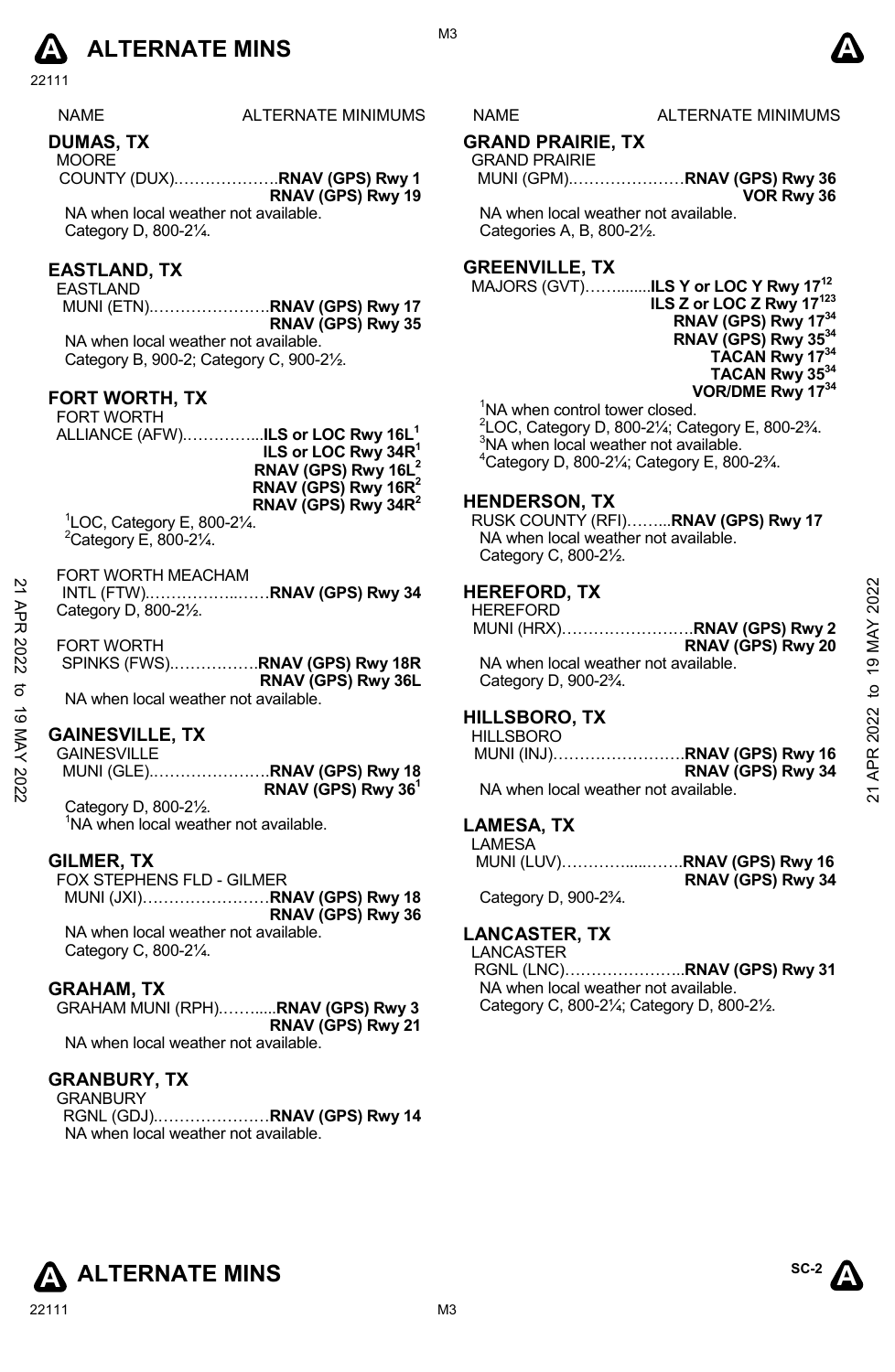

22111

| <b>NAMF</b>         | <b>ALTERNATE MINI</b> |
|---------------------|-----------------------|
| <b>LONGVIEW, TX</b> |                       |

- EAST TEXAS
- RGNL (GGG)………….......…..**ILS or LOC Rwy 131 RNAV (GPS) Rwy 132 RNAV (GPS) Rwy 183**
	- **RNAV (GPS) Rwy 312**
	- **RNAV (GPS) Rwy 363**
	- **VOR/DME or TACAN Rwy 132 VOR/DME or TACAN Rwy 312**

NA when local weather not available.  ${}^{1}$ ILS, LOC, Category D, 800-2 $\frac{1}{4}$ ; Category E, 800-2½.  $2^2$ Category D, 800-21/<sub>4</sub>; Category E, 800-21/2.  $3$ Category D, 800-2 $\frac{1}{4}$ .

**LUBBOCK, TX** 

LUBBOCK PRESTON SMITH INTL (LBB)……………………**ILS or LOC Rwy 17R1 ILS or LOC Rwy 261 RNAV (GPS) Rwy 82 RNAV (GPS) Rwy 262 RNAV (GPS) Y Rwy 17R2 RNAV (GPS) Y Rwy 35L2 VOR/DME or TACAN Rwy 2623**

1 ILS, Category D, 700-2; Category E, 900-3;

LOC, Category E, 900-3.

 $2$ Category E, 900-3.

<sup>3</sup>NA when local weather not available.

### **MESQUITE, TX**

MESQUITE METRO (HQZ)…..**ILS or LOC Rwy 181 LOC/DME BC Rwy 36 RNAV (GPS) Rwy 18 RNAV (GPS) Rwy 36**  NA when local weather not available. <sup>1</sup>ILS, Category C, 800-2. 21 APR 2022 to 19 MAY 202221 APR 2022 to 19 MAY 2022

# **MIDLOTHIAN/WAXAHACHIE, TX**

MID-WAY RGNL (JWY).………………...**RNAV (GPS) Rwy 18 RNAV (GPS) Rwy 361** 

Category D, 800-2¼. <sup>1</sup>NA when local weather not available.

# **MINEOLA/QUITMAN, TX**

WOOD COUNTY - COLLINS FLD (JDD)...…………........….**RNAV (GPS) Rwy 18 RNAV (GPS) Rwy 36**  NA when local weather not available.

# **MINERAL WELLS, TX**

MINERAL WELLS RGNL (MWL).….....................**RNAV (GPS) Rwy 31**  NA when local weather not available.

M4

# MUMS NAME ALTERNATE MINIMUMS

# **MOUNT PLEASANT, TX**

MOUNT PLEASANT RGNL (OSA)…………………**RNAV (GPS) Rwy 171 RNAV (GPS) Rwy 31 RNAV (GPS) Rwy 351** 

NA when local weather not available. 1 Category D, 800-2¼.

# **PAMPA, TX**

PERRY LEFORS FLD (PPA).……………………**RNAV (GPS) Rwy 17 VOR/DME-A** 

NA when local weather not available. Category D, 800-2¼.

# **PARIS, TX**

COX FLD (PRX).…………......**RNAV (GPS) Rwy 17 RNAV (GPS) Rwy 35 VOR Rwy 35**  NA when local weather not available.

Category D, 800-2¼.

# **PERRYTON, TX**

PERRYTON OCHILTREE COUNTY (PYX)………………**RNAV (GPS) Rwy 17 RNAV (GPS) Rwy 35**  NA when local weather not available.

# **PLAINVIEW, TX**

HALE COUNTY (PVW)……......**RNAV (GPS) Rwy 4 RNAV (GPS) Rwy 22**  NA when local weather not available.

Categories C, D, 800-2¼.

# **ROCKWALL, TX**

RAPLH M HALL/ROCKWALL MUNI (F46)**…………………...RNAV (GPS) Rwy 17 RNAV (GPS) Rwy 35** 

NA when local weather not available.

# **SEMINOLE, TX**

GAINES COUNTY (GNC)……………...**RNAV (GPS) Rwy 35**  NA when local weather not available.

# **SHERMAN/DENSION, TX**

| NORTH TEXAS RGNL/PERRIN                             |                                 |
|-----------------------------------------------------|---------------------------------|
|                                                     |                                 |
|                                                     | RNAV (GPS) Rwy 35R <sup>1</sup> |
|                                                     | VOR-A                           |
| $C_{\text{a}to\text{a}on}$ , $D_{\text{a}00}$ $21/$ |                                 |

Category D, 800-2½. <sup>1</sup>NA when local weather not available.

# **SNYDER, TX**

WINSTON

FLD (SNK)…………………….**RNAV (GPS) Rwy 35**  NA when local weather not available.